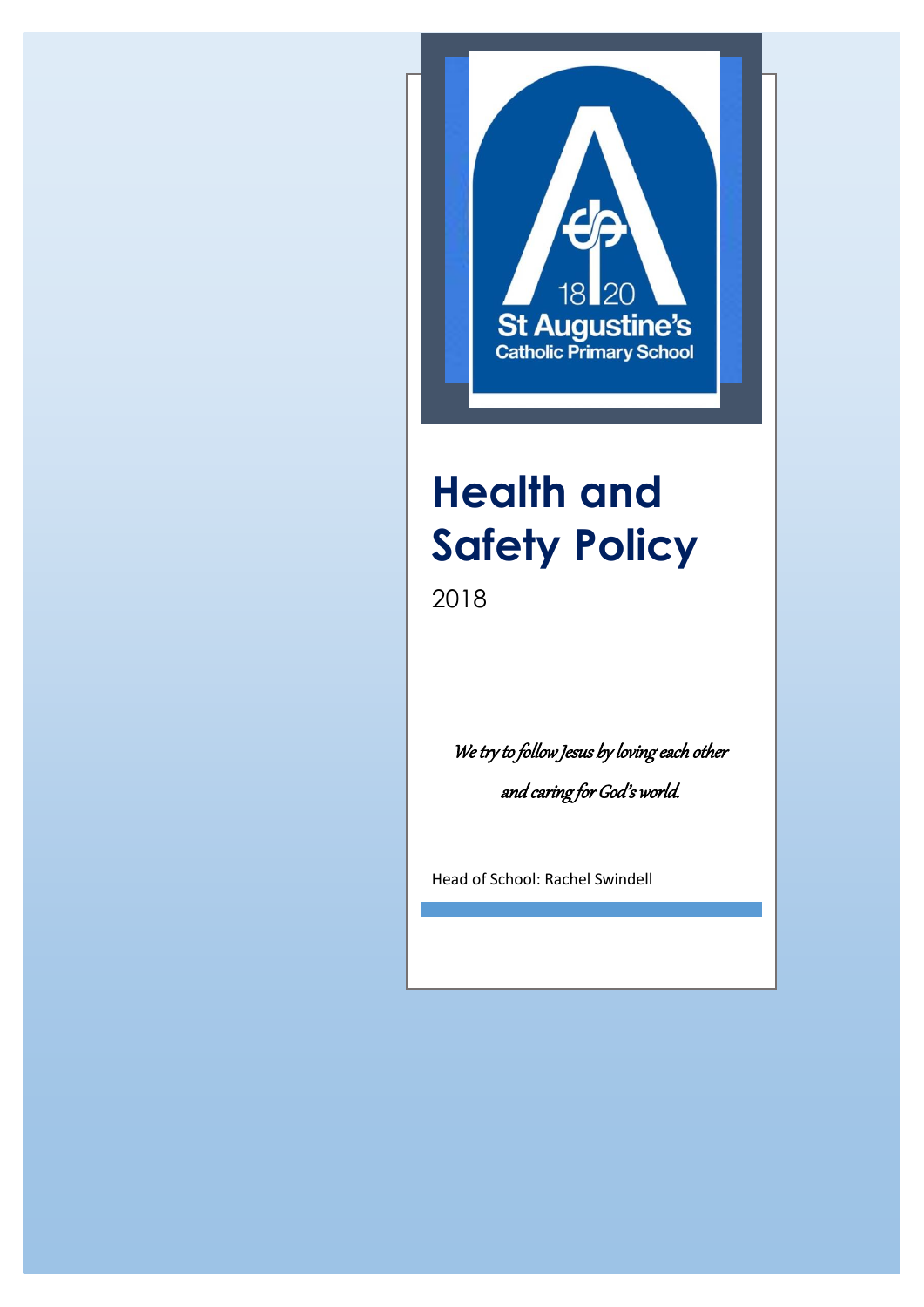## **Health and Safety Policy**

#### **Part 1: Statement of Intent**

The Governing Body believes that effective health and safety management supports our delivery of education and services to pupils.

We consider the health and safety of pupils, employees and visitors to the school to be an integral part of what we do and will pursue continual improvement in performance through the setting of objectives and targets.

We are committed to:

- Developing and maintaining a positive Health and Safety culture with an emphasis on continuous improvement, through communication and consultation with employees and their trade union representatives.
- Providing a safe and healthy working environment.
- Ensuring safe working methods and providing safe equipment.
- Assessing and controlling the risks that arise from our work.
- Complying with and where possible exceeding statutory requirements.
- Preventing accidents and work related ill health.
- Providing effective information, instruction and training.
- Monitoring and reviewing systems and preventative measures to make sure they are effective.
- Ensuring adequate resources are made available to fulfil our health and safety responsibilities.

For these commitments to be effective, employees throughout the school must play their part in the creation of a safe and healthy working environment for all.

#### **Health and Safety Policy**

#### **Part 2: Responsibilities and Organisation**

#### **Introduction**

To comply with the Governing Body's Statement of Intent the following responsibilities have been assigned:

#### **The Governing Body**

The Governing Body is responsible for ensuring that:

- a) A clear written policy statement is created which promotes suitable attitudes towards health and safety in staff and pupils.
- b) Responsibilities for health, safety and welfare are allocated to specific people and those people are informed of these responsibilities.
- c) A lead governor for health and safety is nominated.
- d) People have sufficient experience, knowledge and training to perform the tasks required of them.
- e) Clear procedures are created which assess the risk from hazards and produce safe systems of work.
- f) Sufficient funds are set aside with which to operate safe systems of work.
- g) Health and safety performance is measured.
- h) The school's health and safety policy and performance is reviewed annually.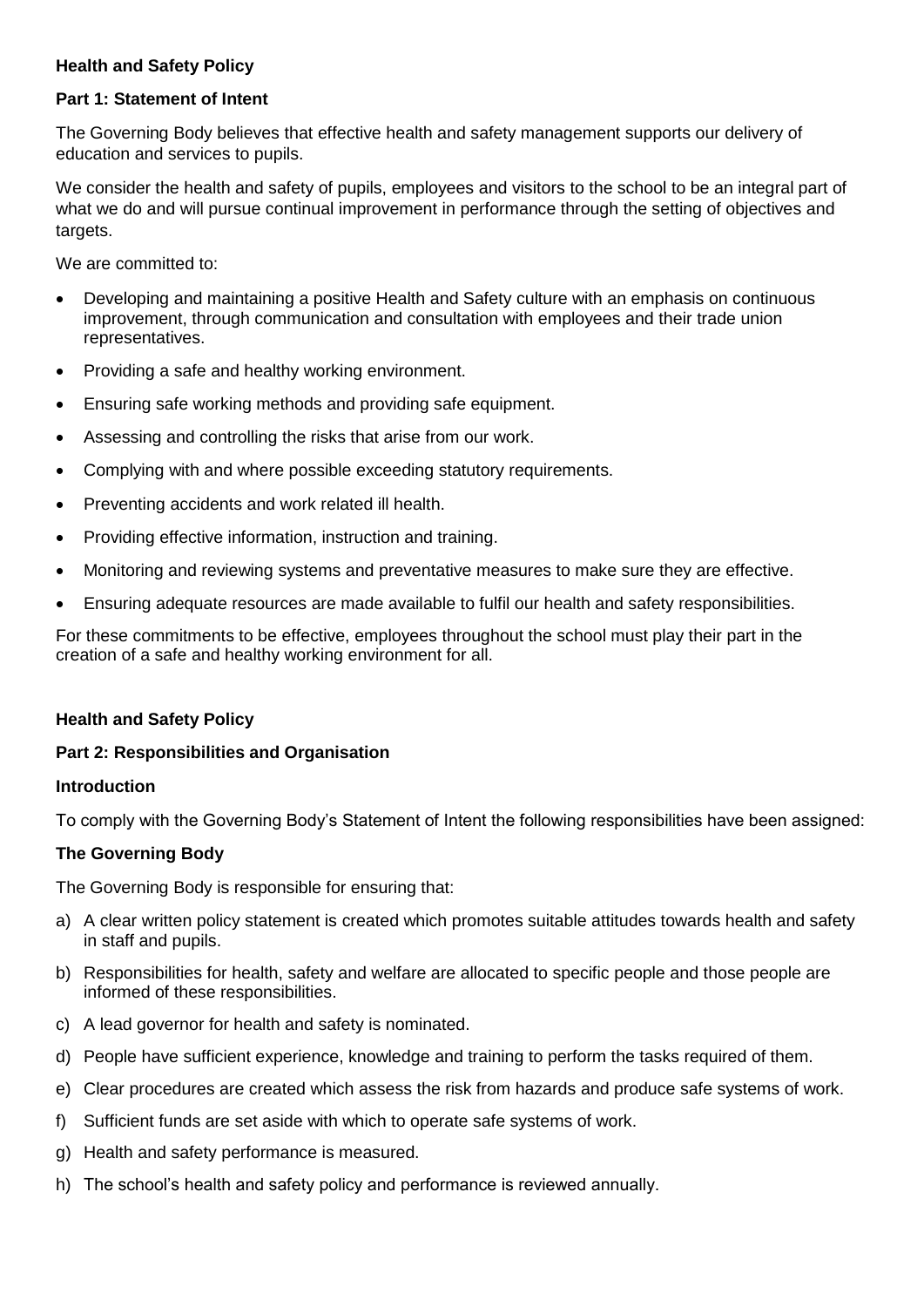## **The Head of School**

The Head of School has the following responsibilities:

- a) To be fully and visibly committed to the Governing Body's Statement of Intent for health and safety.
- b) Ensure that a clear written local health and safety policy is created.
- c) Ensure that the policy is communicated to all relevant people.
- d) Ensure appropriate information on significant risk activities is provided to visitors and contractors.
- e) Ensure appropriate consultation arrangements are in place for staff and their Trades Union representatives.
- f) Ensure that all staff are provided with adequate information, instruction and training on health and safety issues.
- g) Arrange for risk assessments of the premises and working practices to be undertaken.
- h) Ensure safe systems of work are in place as identified from risk assessments.
- i) Ensure that suitable emergency procedures are in place.
- j) Ensure that equipment is inspected and tested to ensure it remains in a safe condition.
- k) Ensure records are kept of all relevant health and safety activities, e.g. assessments, inspections, incidents, health and safety training etc.
- l) Ensure arrangements are in place to monitor premises and health and safety performance.
- m) Ensure that all incidents are investigated and suitable remedial actions are taken.
- n) Report to the Governing Body annually on the school's health and safety performance.

## **Lead Governor for Health and Safety**

The Lead Governor for Health and Safety has the following responsibilities:

- a) To be fully and visibly committed to the Governing Body's Statement of Intent for health and safety.
- b) To scrutinise and review health and safety performance.
- c) To provide support and challenge to the Headteacher in fulfilling their health and safety responsibilities.
- d) To ensure in particular that risk assessments of the premises and working practices are carried out and documented.

## **School Health and Safety Officer**

The School Health and Safety Coordinator has the following responsibilities:

- a) To coordinate and manage the annual risk assessment process for the school.
- b) To coordinate performance monitoring processes.
- c) To make provision for the inspection and maintenance of work equipment.
- d) To manage the keeping of records of all health and safety activities including management of building fabric and building services in liaison with NPS and other contractors.
- e) To advise the Headteacher of situations or activities which are potentially hazardous to the health and safety of staff, pupils and visitors.
- f) To ensure that staff are adequately instructed in safety and welfare matters about their specific work place and the school generally.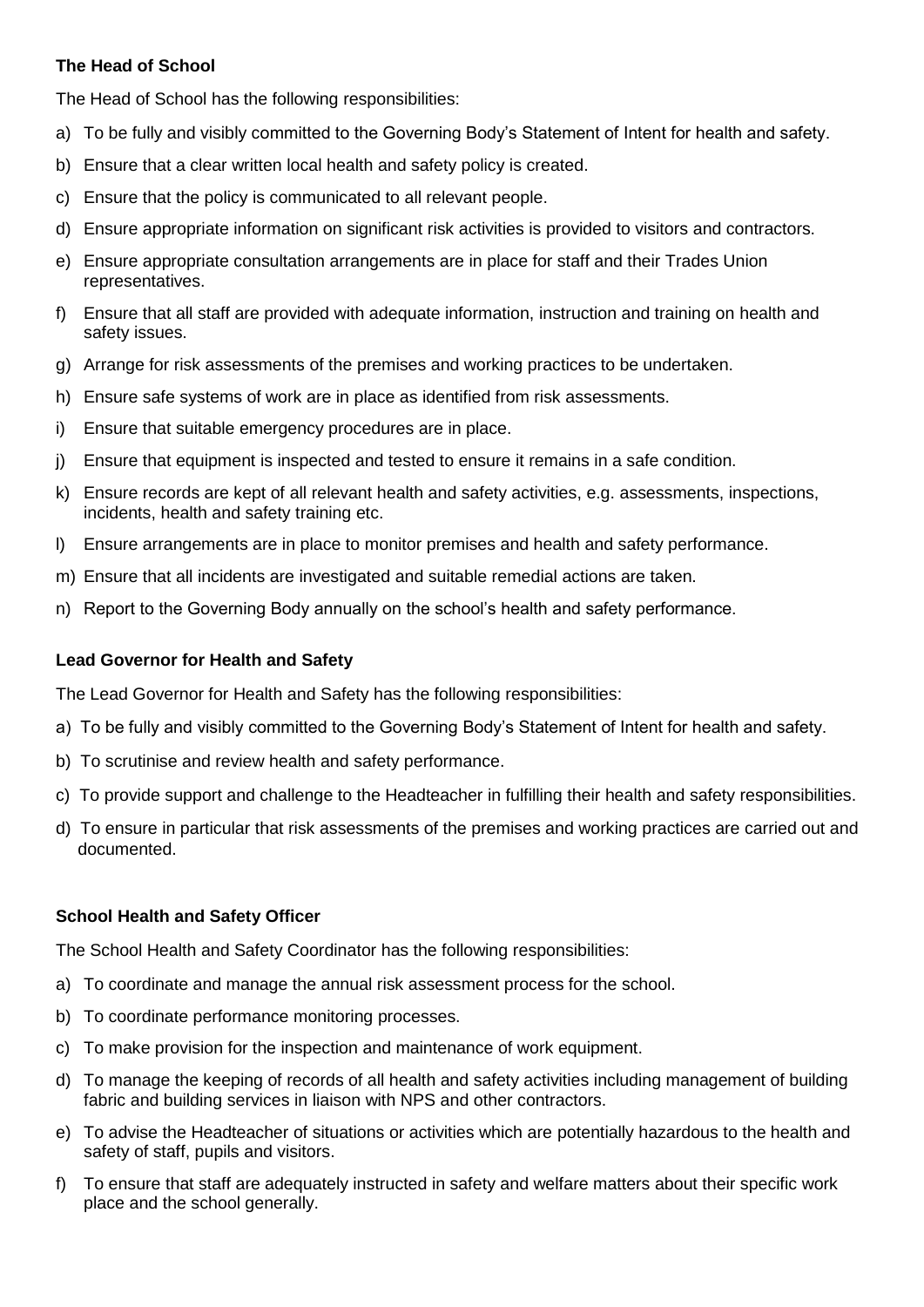## **Teaching and support staff holding positions of special responsibility**

This includes Deputy/Assistant Head, School Health and Safety Officer, Caretakers.

They have the following responsibilities:

- a) Apply the school's Health and Safety Policy or relevant Health and Safety Code of Practice to their own area of work and be directly responsible to the Headteacher for the application of the health and safety procedures and arrangements.
- b) Carry out regular health and safety risk assessments of the activities for which they are responsible.
- c) Ensure that all staff they manage are familiar with the health and safety Code of Practice, if issued, for their area of work.
- d) Resolve health, safety and welfare problems members of staff refer to them, or refer to the Headteacher any problems to which they cannot achieve a satisfactory solution within the resources available to them.
- e) Carry out regular inspections of their areas of responsibility to ensure that equipment, furniture and activities are safe and record these inspections where required.
- f) Ensure, so far as is reasonably practicable, the provision of sufficient information, instruction, training and supervision to enable other employees and pupils to avoid hazards and contribute positively to their own health and safety.
- g) Investigate any accidents that occur within their area of responsibility.
- h) Prepare an annual report for the Headteacher on the health and safety performance of his/her department or area of responsibility.

#### **Class Teachers**

Class teachers are expected to:

- a) Exercise effective supervision of their pupils, to know the procedures for fire, first aid and other emergencies and to carry them out.
- b) Follow the particular health and safety measures to be adopted in their own teaching areas as laid down in the relevant Code of Practice, if issued, and to ensure that they are applied.
- c) Give clear oral and written instructions and warnings to pupils when necessary.
- d) Follow safe working procedures.
- e) Require the use of protective clothing and guards where necessary.
- f) Make recommendations to their Headteacher or Head of Department on health and safety equipment and on additions or necessary improvements to plant, tools, equipment or machinery.
- g) Integrate all relevant aspects of safety into the teaching process and, where necessary, give special lessons on health and safety in line with National Curriculum requirements for safety education.
- h) Report all accidents, defects and dangerous occurrences to their Head of Department.

## **Health and Safety Representatives**

The Governing Body recognises the role of Health and Safety Representatives appointed by recognised trade unions. Health and Safety Representatives will be allowed to investigate incidents and potential hazards, pursue employee complaints and carry out school inspections within directed time but, wherever practicable, outside teaching time. They will also be consulted on health and safety matters affecting all staff.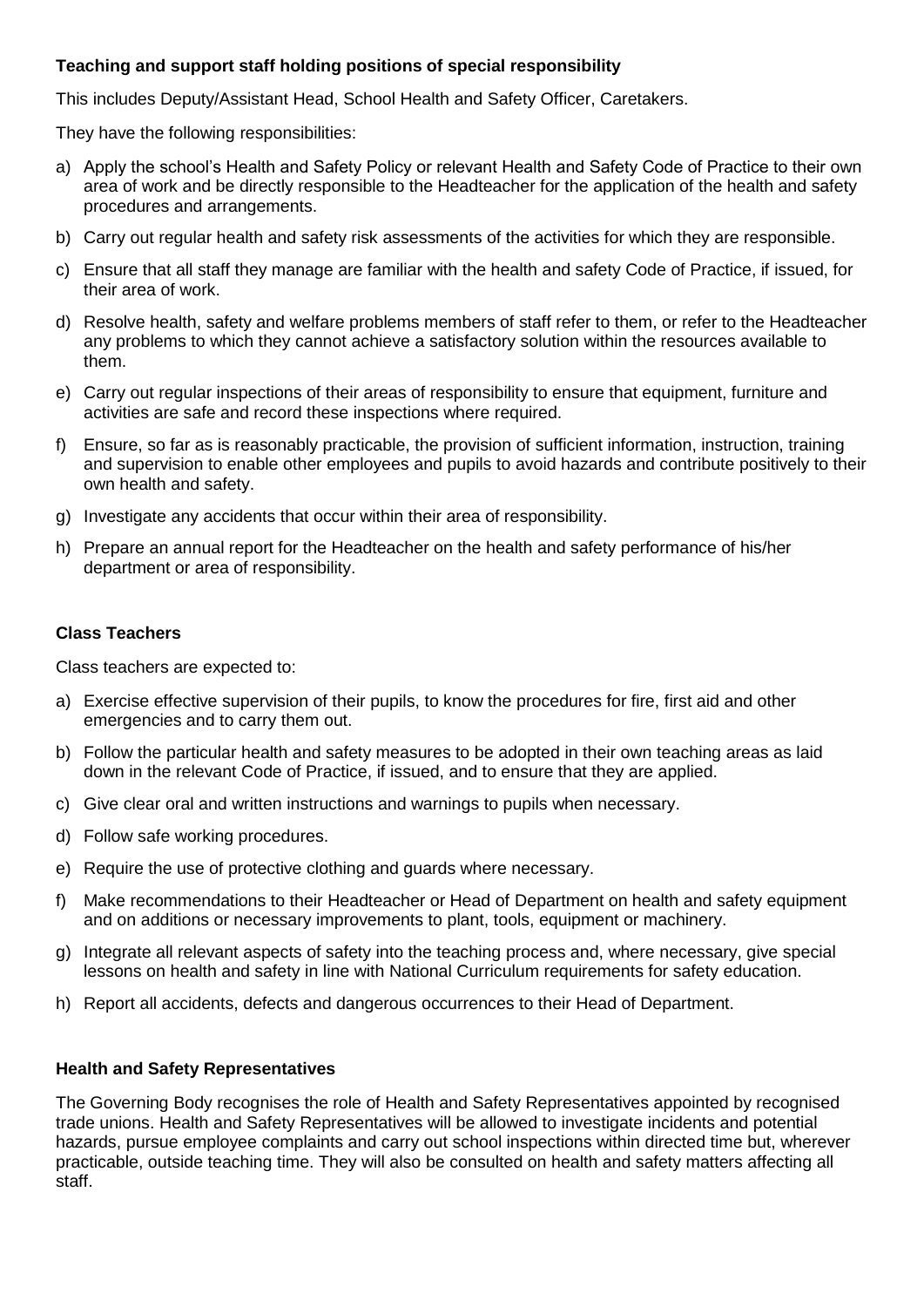They are also entitled to certain information, e.g. about incidents and to paid time off to train for and carry out their health and safety functions. However, they are not part of the management structure and do not carry out duties on behalf of the Headteacher or Governing Body.

## **All Employees**

All employees have individual legal responsibilities to take reasonable care for the health and safety of themselves and for others who may be affected by their acts or omissions. In particular, employees must:

- a) Comply with the school's health and safety policy and procedures at all times in particular procedures for fire, first aid and other emergencies and incident investigation.
- b) Cooperate with school management in complying with relevant health and safety law.
- c) Use all work equipment and substances in accordance with instruction, training and information received.
- d) Report to their manager any hazardous situations and defects in equipment found in their work places.
- e) Report all incidents in line with the incident reporting procedure.
- f) Act in accordance with any specific health and safety training received.
- g) Inform their manager of what they consider to be shortcomings in the school's health and safety arrangements.
- h) Exercise good standards of housekeeping and cleanliness.
- i) Co-operate with appointed Union Health and Safety Representative(s).

## **Pupils**

Pupils, allowing for their age and aptitude, are expected to:

- a) Exercise personal responsibility for the health and safety of themselves and others.
- b) Observe standards of dress consistent with safety and/or hygiene.
- c) Observe all the health and safety rules of the school and in particular the instructions of staff given in an emergency.
- d) Use and not wilfully misuse, neglect or interfere with things provided for their health and safety.

## **Part 3: Procedures and Arrangements**

The following procedures and arrangements have been adopted to ensure compliance with the Governing Body's Statement of Intent.

## **Lead Governor for Health and Safety**

The lead governor with responsibility for health and safety is Hilda Kaye.

## **Risk Assessment:**

## **General Risk Assessment**

General Risk Assessment will be coordinated by Rachel Swindell following guidance and documentation on Schools' PeopleNet.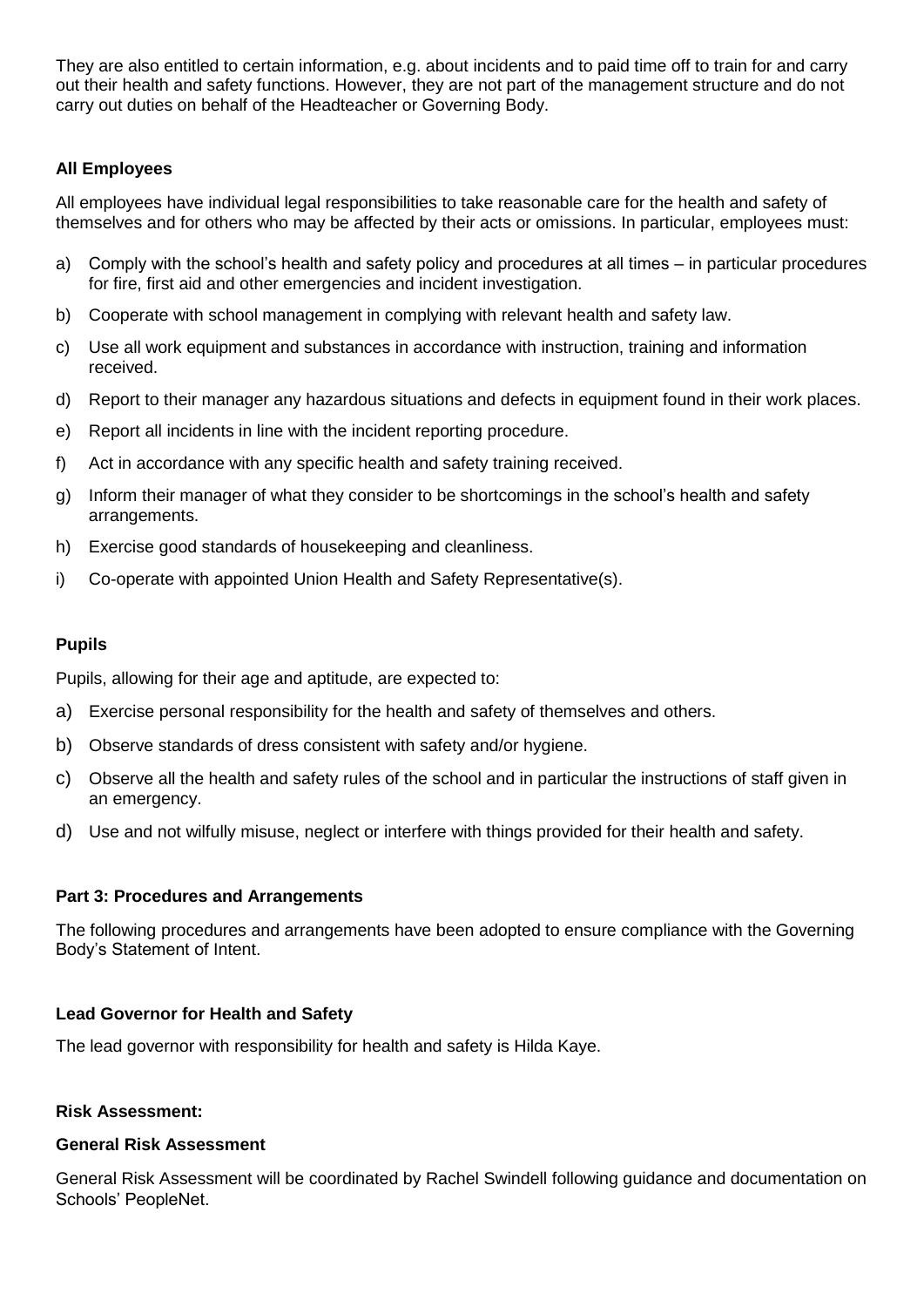Rachel Swindell will be responsible for ensuring the actions required are implemented.

#### **Fire Safety**

A fire risk assessment will be carried out and local fire safety procedures developed for the premises by Office Staff following guidance and documentation on Schools' PeopleNet.

#### **Manual Handling**

Manual handling risk assessments will be carried out by Office Staff following guidance and documentation on Schools' PeopleNet.

#### **Computers and Workstations**

Computer and workstation risk assessments will be carried out by Rachel Swindell following guidance and documentation on Schools' PeopleNet.

#### **Hazardous Substances**

Rachel Swindell will identify hazardous substances for which no generic assessment exists in the Codes of Practice mentioned below, or in the Caretaking Health and Safety Code of Practice, following guidance and documentation on Schools' PeopleNet.

#### **Violence to Staff**

Assessment of the risks of violence to staff will be carried out by Rachel Swindell following guidance on Schools' PeopleNet. This assessment cross-refers to the school's behaviour policy.

## **Risk Assessment of Curriculum Activities**

Risk Assessments for curriculum activities will be carried out by relevant Heads of Department/Heads of Faculty and subject teachers using Health and Safety curriculum Codes of Practice on Schools' PeopleNet.

## **Consultation with Employees**

Consultation with employees not represented by a union is provided through Rachel Swindell.

#### **Safe Plant and Equipment**

Plant and equipment will be inspected, maintained and, where necessary, tested by appropriate contractors through the NPS Building Maintenance Partnership BMP4 Compliance scheme.

Routine local testing of emergency lighting, fire alarm call points, flushing of infrequently used water outlets and monthly water temperature monitoring will be carried out by the caretaker/site manager.

Any problems or defects with plant and equipment should be reported to Rachel Swindell.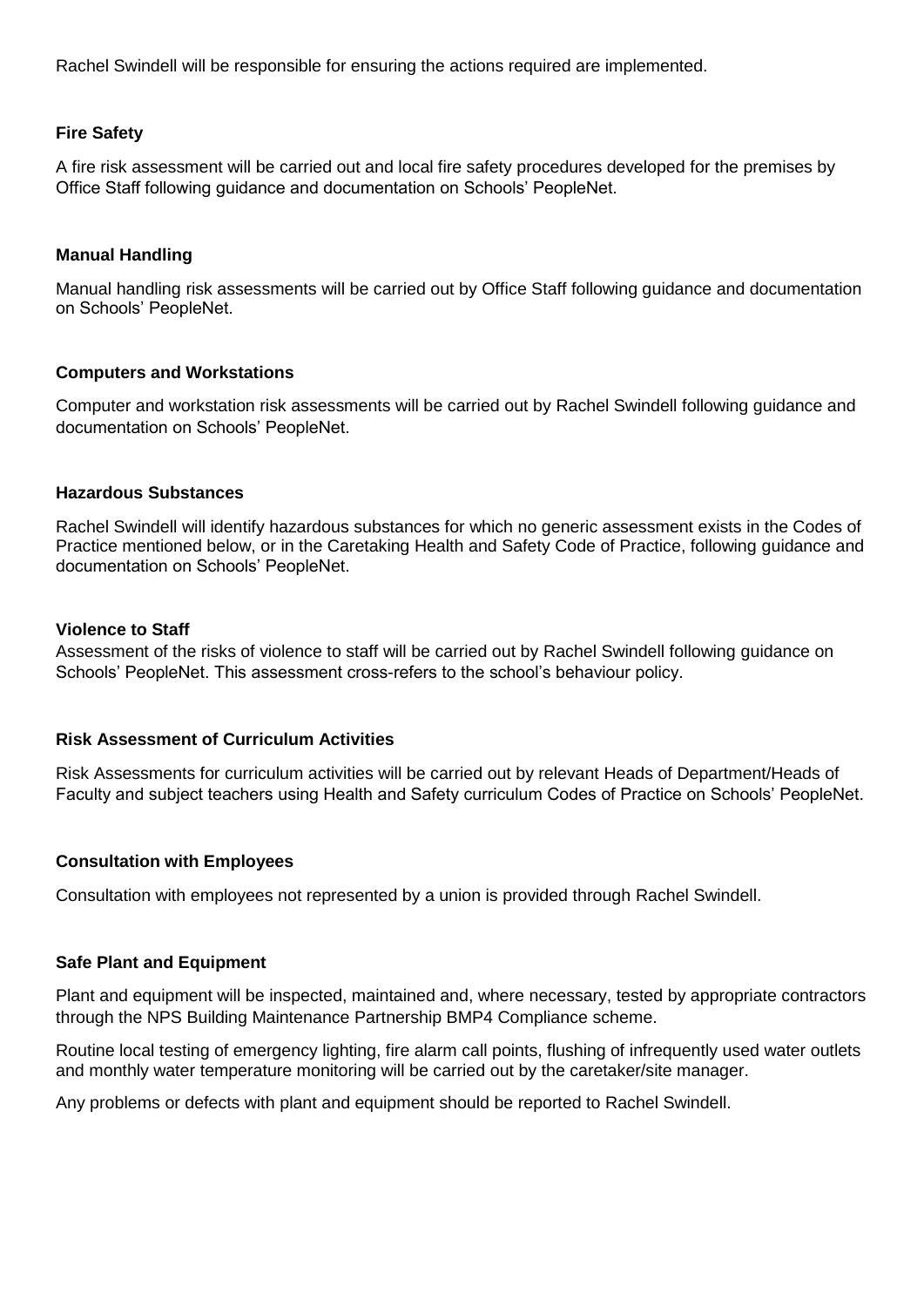## **Information, Instruction and Training**

## **Information and Advice**

The Health and Safety Law Poster is displayed in: Staff Room

Health and safety advice is available from the head of school/health and safety coordinator; and from HR Direct on 01603 222212 or email [hrdirect@norfolk.gov.uk](mailto:hrdirect@norfolk.gov.uk)

## **Health and Safety Training:**

#### **Induction**

Health and safety induction training will be provided for all new employees and for work experience placement students by Rachel Swindell following guidance and documentation on Induction on Schools' PeopleNet.

Employees named below have received or will receive health and safety training in the following areas:

## **Strategic Health and Safety Management and Premises Management Training**

- Premises Management 1 General: tbc
- Premises Management 2 Asbestos:tbc
- Premises Management 3 Fire Safety Risk Assessment: tbc

## **Curriculum/Subject Specific Health and Safety Training;**

Rachel Swindell

## **Primary and Secondary PE and School Sport**

- Risk Management in PE and School Sport: Rachel Swindell
- Safe Supervision of Swimming for Teaching Assistants: Sarah Reeves

## **Outdoor Education**

Educational Visits Coordinator: Rachel Swindell

## **Occupational Risks**

- First Aid at Work: All staff
- Emergency First Aid at Work: All staff
- Paediatric First Aid (for schools with children up to age 5): Margaret Bye/Clare Kerrison/Virginia Boys
- Manual Handling: Rebecca Steward/Debra Calver
- Moving and Handling of Disabled Pupils: Rebecca Steward/Debra Calver
- Musculoskeletal Injuries Rehabilitation Scheme Referral Managers Training: Rachel Swindell
- Norfolk Steps (Team-Teach) training: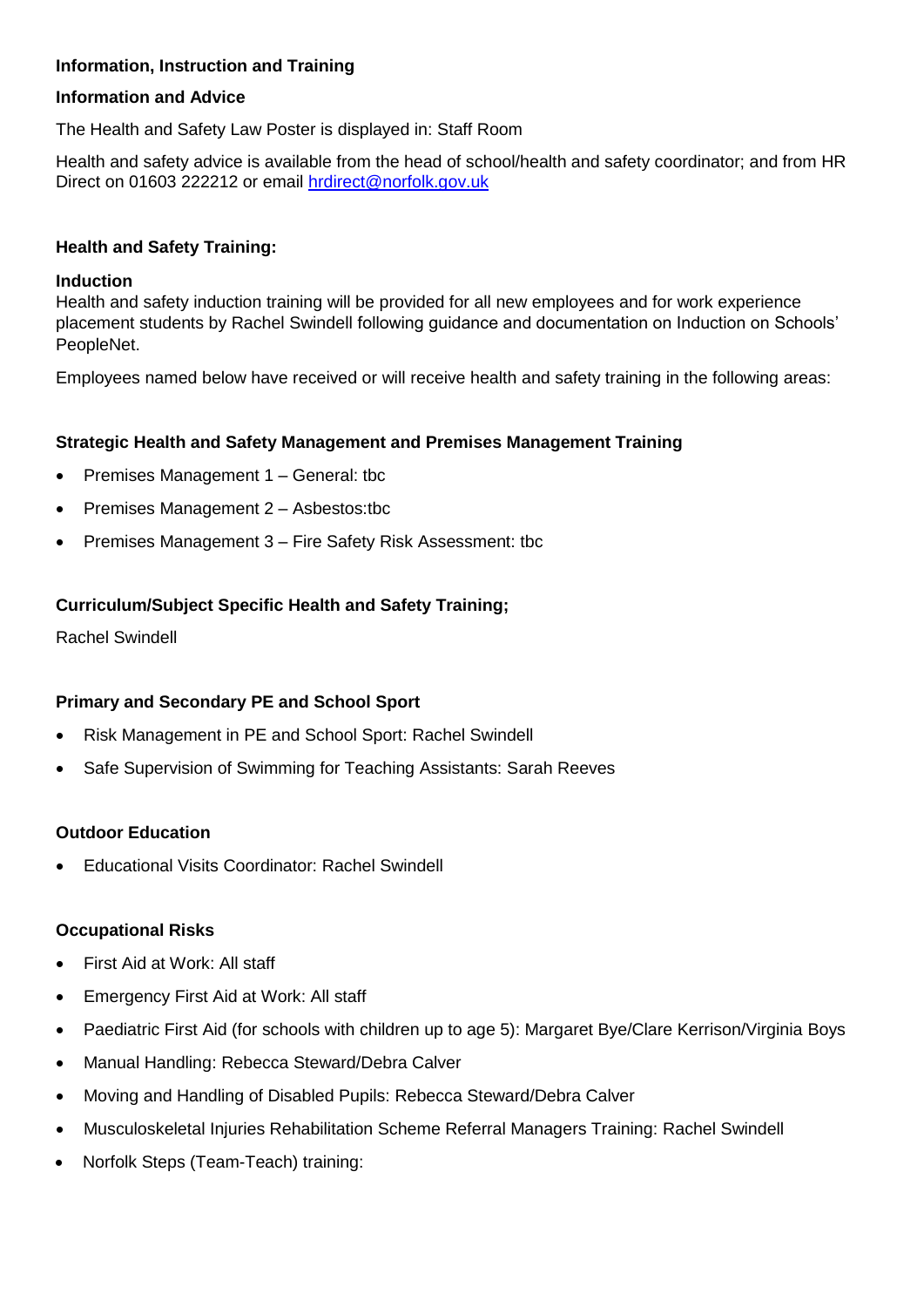## **Caretaking/Site Management**

- Norse Commercial Services School Caretakers Health and Safety Awareness: n/a
- Norse Commercial Services Safe Use and Inspection of Ladders and Stepladders: n/a
- Institute of Sport and Recreation Management (ISRM) Pool Plant Operators Certificate: n/a

## **Health and Well-Being**

Well-Being Facilitators: Karen Smith

## **Minibuses**

Norfolk County Council Minibus driver training: n/a

## **Training Records and Training Needs Identification**

Health and safety training records are held by Office Staff

Training needs will be identified, arranged and monitored by: Rachel Swindell

## **Incident Reporting and Investigation**

All accidents and cases of work-related ill health involving employees (or non employees where the non employee is taken directly to hospital) must be recorded on the Norfolk County Council Incident Report Form following guidance and documentation on Schools' PeopleNet.

The Incident Report book is kept by/at: School Office/Online

Minor injuries to non-employees (i.e. pupils and visitors) where first aid is given will be reported on the First Aid Record of Treatment form.

Rachel Swindell will investigate all incidents and act on findings to prevent a recurrence.

Rachel Swindell is responsible for reporting incidents to County Hall and maintaining records.

## **First Aid**

First aid box(es)are kept in KS1 and KS2 Disabled toilets

There is a defibrillator in school located outside the school office.

The following employees are available to provide first aid: All staff with up to date training

## **Managing Medicines**

Prescribed medication will be administered to pupils following guidance and documentation on Schools' PeopleNet.

The Office under the guidance of the Headteacher is responsible for control of administration of medicines to pupils.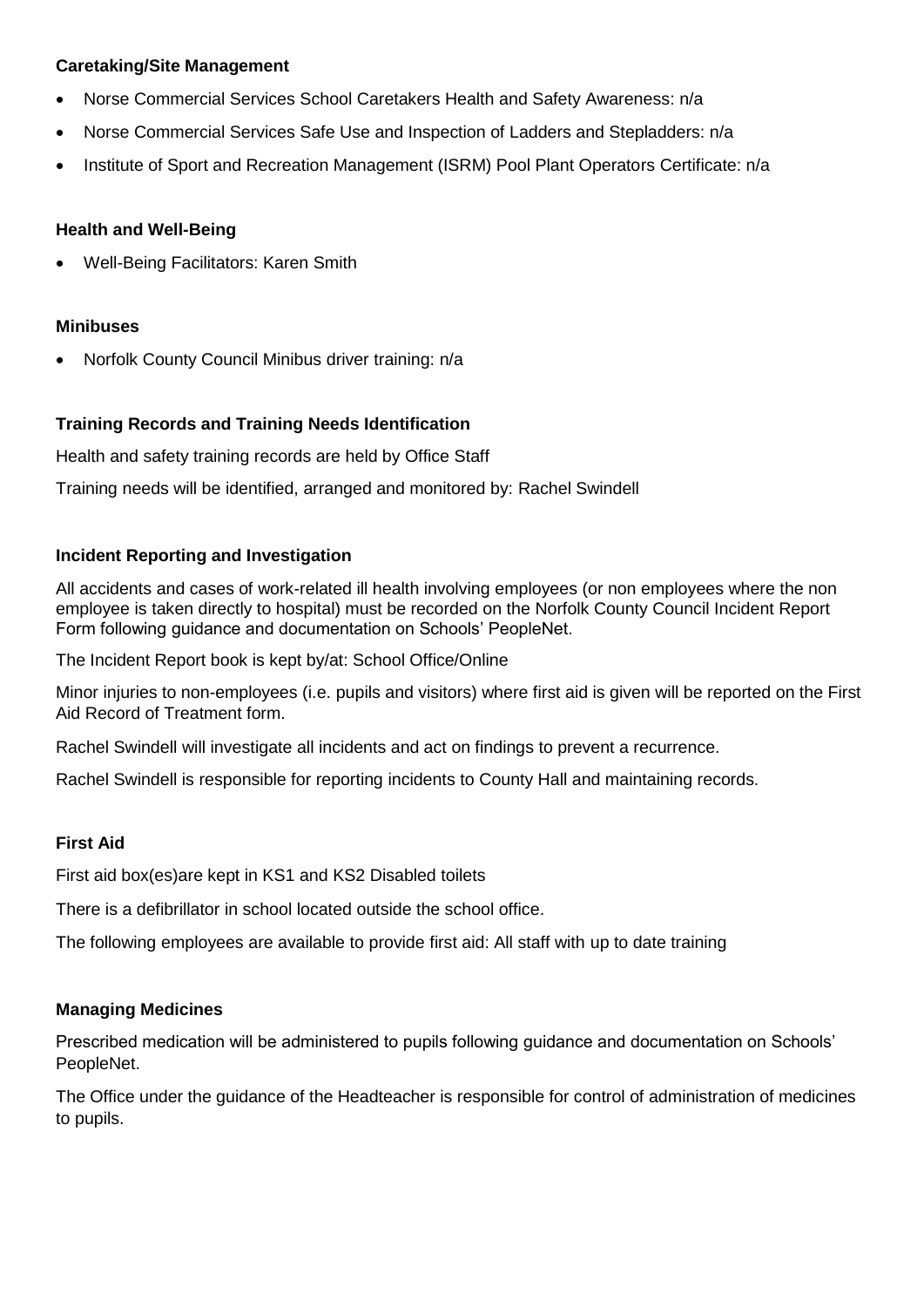## **Site Security and Visitors**

All visitors must report to the School Office where they will be asked to sign the visitor's book and wear a visitors' badge.

Other arrangements to ensure the security of pupils and employees on site are: Gates and site secured throughout the day.

## **On-Site Vehicle Movements**

The risks of persons and vehicles coming into contact will be controlled by the following measures: The school gate to remain closed at all times between school hours of 8:45am and 3:15pm.

## **Selection and Management of Contractors**

Contractors are selected and managed following guidance and documentation on Schools' PeopleNet.

## **Management of Asbestos**

The asbestos register and asbestos management plan is held at: School Office

Office staff are responsible for ensuring that contractors who may be working in areas where asbestos has been identified sign the register and that any changes to the register are notified to NPS.

## **Educational Visits**

Educational visits, including residential visits and any school-led adventure activities, will be organised following guidance produced by the Outdoor Education Advisers Panel and adopted by Norfolk County Council.

## **Occupational Health**

Access to occupational health services is via NCC

## **Emergency Procedures – Fire and Evacuation**

Escape routes are checked by: Rachel Swindell termly

Fire extinguishers are maintained and checked by: T&P Fire termly

Alarms are tested by/every: Vicki Coates weekly

Emergency evacuation procedures will be tested once every term.

## **Monitoring**

Routine inspections of the premises to ensure safe working practices are being followed will be carried out by Governors Buildings Committee

Inspections of individual departments and specific work areas will be carried out by Heads of Department or nominated staff.

## **Review of Policy**

This policy will be reviewed annually and possibly revised in the light of experience, or because of operational or organisational changes.